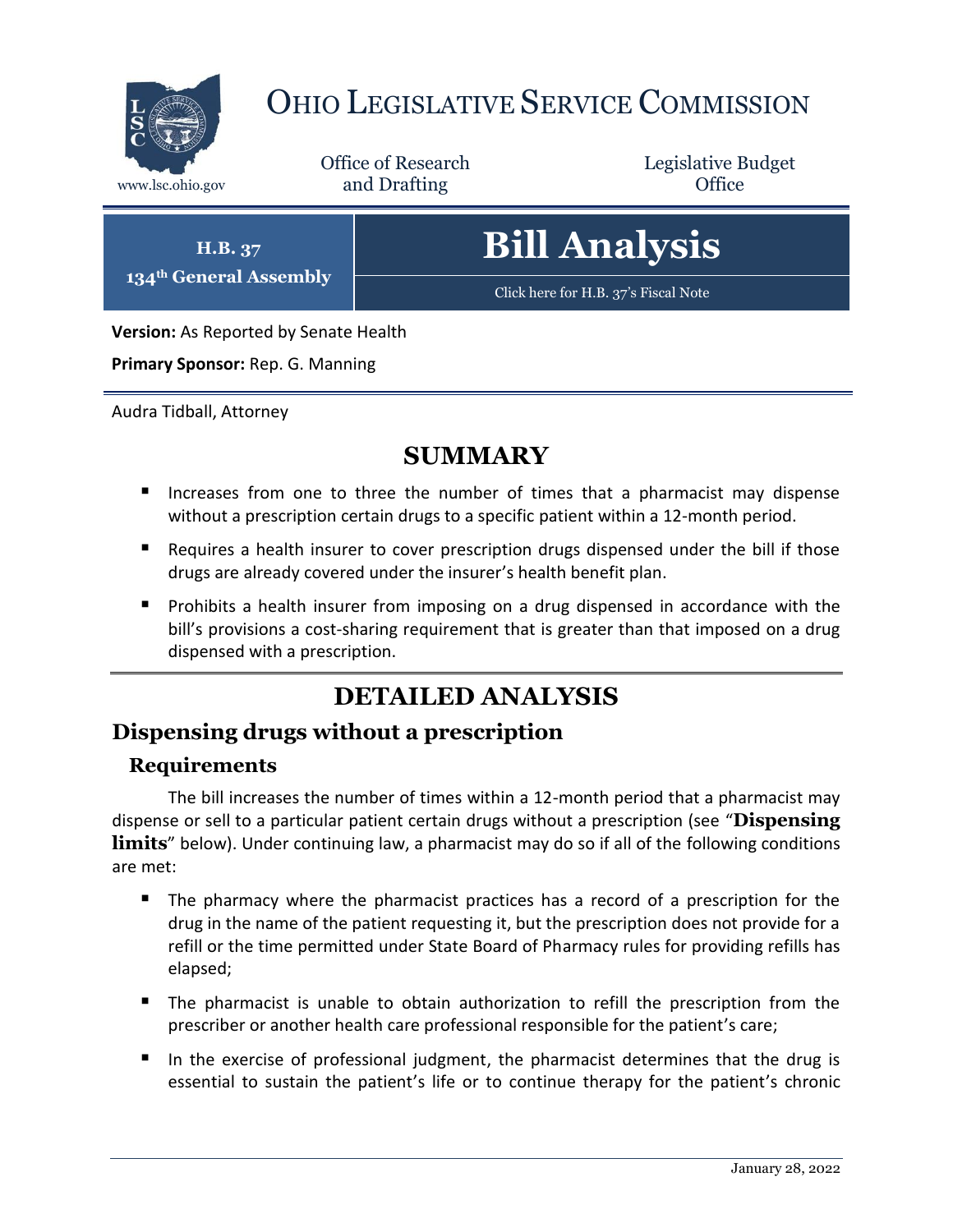condition, and failing to dispense or sell the drug to the patient could result in harm to the patient's health. $1$ 

#### **Dispensing limits**

Current law maintained by the bill generally limits to a 72-hour supply the amount of a drug that a pharmacist may dispense or sell to a patient without a prescription. It further restricts a pharmacist from doing so not more than once per drug.<sup>2</sup>

Existing law, however, provides for different dispensing limits if both of the following apply: (1) the drug is not a controlled substance, and (2) records maintained by the pharmacy demonstrate that the patient has been on a consistent drug therapy.<sup>3</sup> In such a circumstance, current law authorizes the pharmacist to dispense or sell – not more than once during any 12-month period – a 30-day supply of the drug based on the original prescription or, if the drug's standard dispensing unit is greater than a 30-day supply, not more than the standard unit. When dispensing or selling a drug without a prescription, a pharmacist must exercise professional judgment in determining the amount of a drug to be dispensed or sold.

For a drug described above that is not a controlled substance and when the pharmacy's records show that the patient has been on a consistent drug therapy, the bill increases the frequency of dispensing, allowing a pharmacist to dispense or sell the drug without a prescription not more than three times during any 12-month period.<sup>4</sup> The bill, however, prohibits such dispensing from being consecutive in time. It further establishes supply limits when dispensing the drug a second or third time in the same 12-month period. While the bill maintains the current law limit of a 30-day supply (or standard unit) on the drug's first dispensing, under the bill, the second or third dispensing must not exceed a seven-day supply, or if the drug is packaged in a manner that provides more than a seven-day supply, the lowest available supply.

#### **Health insurance coverage**

#### **Coverage for drugs dispensed without a prescription**

If a health insurer covers a prescription drug under its health benefit plan, the bill requires the insurer to cover that drug when it is dispensed by a pharmacist without a prescription in accordance with the bill's provisions.<sup>5</sup>

Additionally, the health insurer is prohibited from imposing cost-sharing requirements on a drug dispensed without a prescription that are greater than those imposed on that drug

 $\overline{a}$ 

 $1$  R.C. 4729.281(A).

 $2$  R.C. 4729.281(B)(1).

 $3$  R.C. 4729.281(B)(2).

<sup>4</sup> R.C. 4729.281(D)(1).

 $5$  R.C. 3902.62(B).